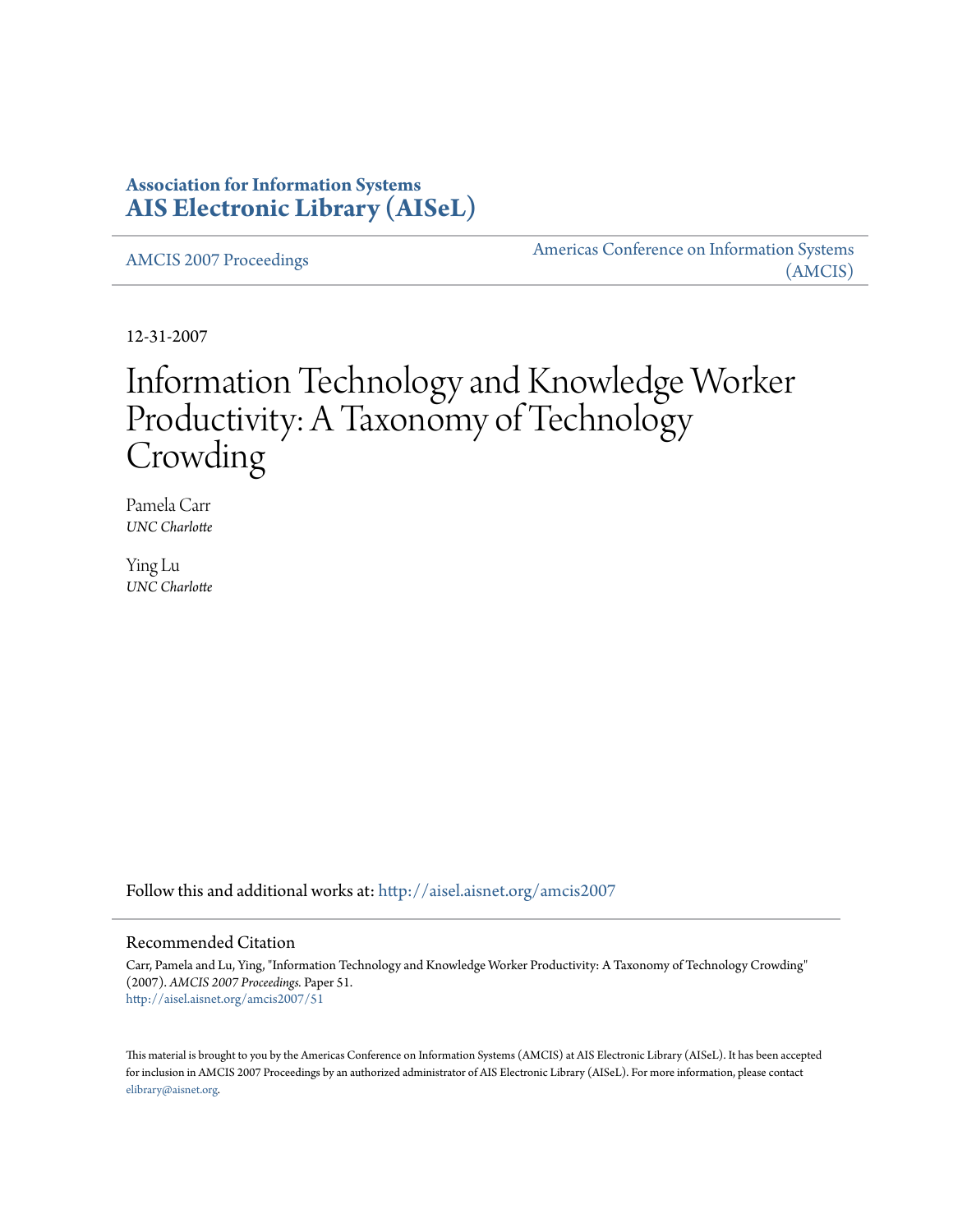# **INFORMATION TECHNOLOGY AND KNOWLEDGE WORKER PRODUCTIVITY: A TAXONOMY OF TECHNOLOGY CROWDING**

Pamela J. Karr University of North Carolina at Charlotte [pjkarr@uncc.edu](mailto:pjkarr@uncc.edu)

Dr. Ying Lu University of North Carolina at Charlotte [ylu5@uncc.edu](mailto:ylu5@uncc.edu)

## *Abstract*

*This paper explores unintended consequences of information technology use on knowledge worker productivity in the workplace. Drawing upon economics principles and theoretical frameworks of bounded rationality, task-technology fit, and human interruption theory, we propose a taxonomy of technology crowding which is a phenomenon that occurs at the point in which more technology usage which otherwise improved productivity has reached the point of diminishing marginal returns. This shows that more technology does not always lead to increased productivity and can sometimes, in fact, be counterproductive. We conducted a preliminary field study of 61 knowledge workers using multidimensional scaling techniques to empirically develop and validate the taxonomy. Three salient dimensions of technology crowding were identified: software bloat, information overload, and communication overload. The findings provide initial evidence and an understanding of unintended outcomes of technology use on knowledge workers and offer interesting implications for managers to effectively deploy technology tools to boost their knowledge workers' productivity.* 

*Keywords: Information Technology, Knowledge Workers, Productivity, Economics Principles, Bounded Rationality, Task-Technology Fit, Human Interruption Theory, Technology Crowding*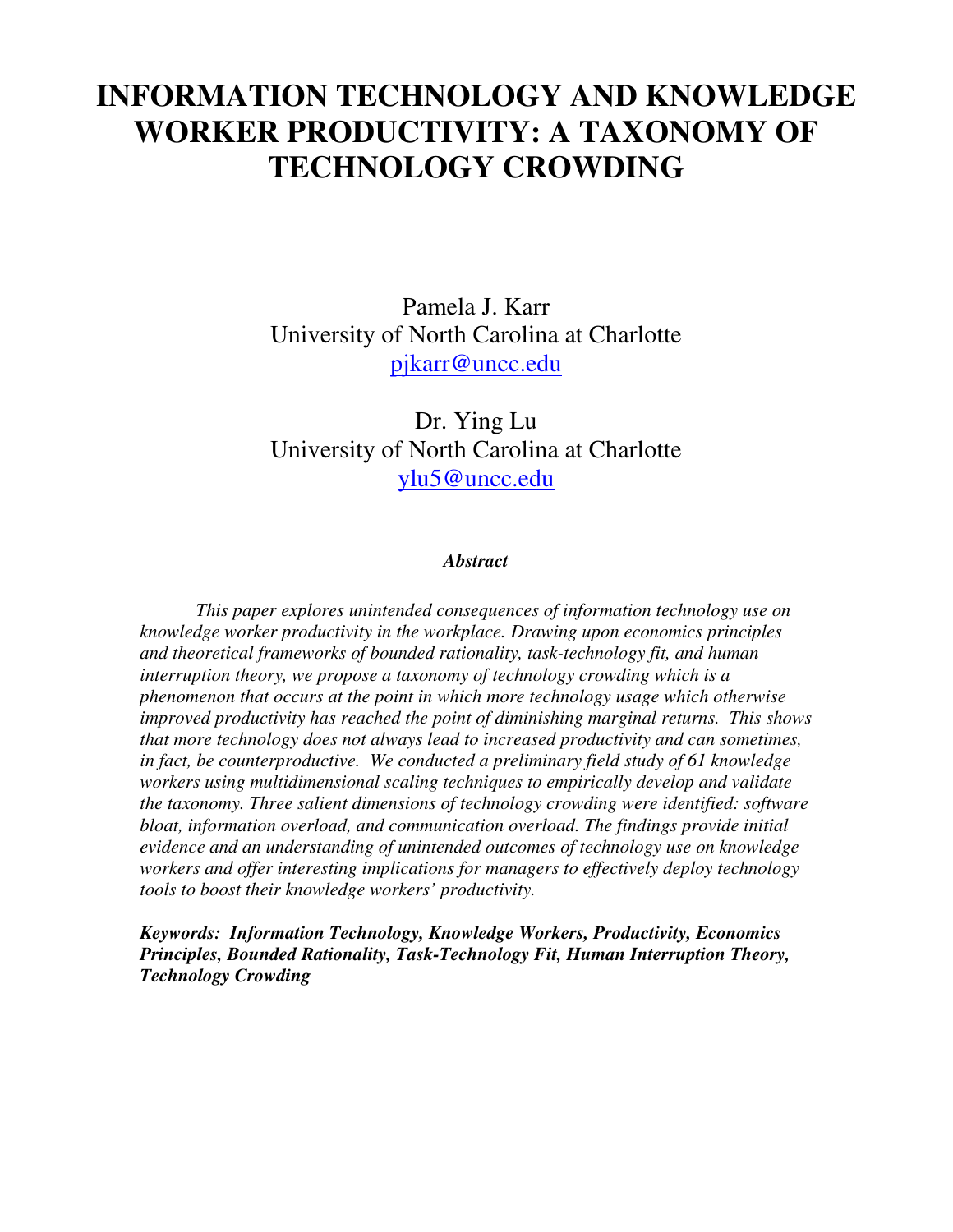## **INFORMATION TECHNOLOGY AND KNOWLEDGE WORKER PRODUCTIVITY: A TAXONOMY OF TECHNOLOGY CROWDING**

## **Introduction**

Firms continue to invest heavily in computer-based technologies such as electronic communication tools, decision support systems, and business intelligence tools to improve the productivity of their knowledge workers. One fundamental assumption behind these investments is that individual users will always make the best use information technologies, and thus, the more technology, the better the productivity. However, the impacts of information technology on individual performance can depend on actual usage (Devaraj et al. 2003); and additional use of information technology, when exceeding the optimum, can even be counterproductive (Aral et al. 2006). Based on economics principles, we propose a taxonomy of technology crowding which is a phenomenon that occurs at the point in which more technology usage which otherwise improved workers' productivity has reached the point of diminishing marginal returns. Drawing upon theoretical frameworks of task-technology fit, bounded rationality, and human interruption theory, three salient dimensions of technology crowding are proposed: software bloat, information overload, and communication overload. Software bloat occurs when a software package becomes too complex for a given task to the point that knowledge workers' productivity is impeded. Similarly, information overload occurs when knowledge workers' time constraints and cognitive limits are reached. Finally, communication overload happens when knowledge workers encounter numerous interruptions due to the over connectivity which prevent them from being their most productive.

We conducted a field study to develop and test this taxonomy of technology crowding using multidimensional scaling techniques. This paper reports the preliminary results from this field survey of 61 knowledge workers about their perspectives on nonproductive and/or counterproductive uses of information technologies at work. The results show an initial support of this taxonomy. Specifically, we found substantial empirical evidence suggesting that knowledge workers' productivity is inhibited due to software bloat, information overload, and communication overload. For instance, 86% of survey respondents reported some forms of communication overload distracting them from their primary job responsibilities (Figure 1). The findings of this study contribute to our understanding of technology use at work with individual-level evidence of unintended outcomes of information technology usage by knowledge workers. It also provides useful insights for managers to improve their practices to boost knowledge workers' productivity.

The paper is structured as follows: Next section reviews relevant literature to develop the taxonomy. The research method including data collection and data analysis approaches is discussed in the following section. This is followed by the study's results and discussion, implications, limitations and future research extensions, and a brief set of conclusions.



**Figure 1 Knowledge Worker Reports of Technology Crowding**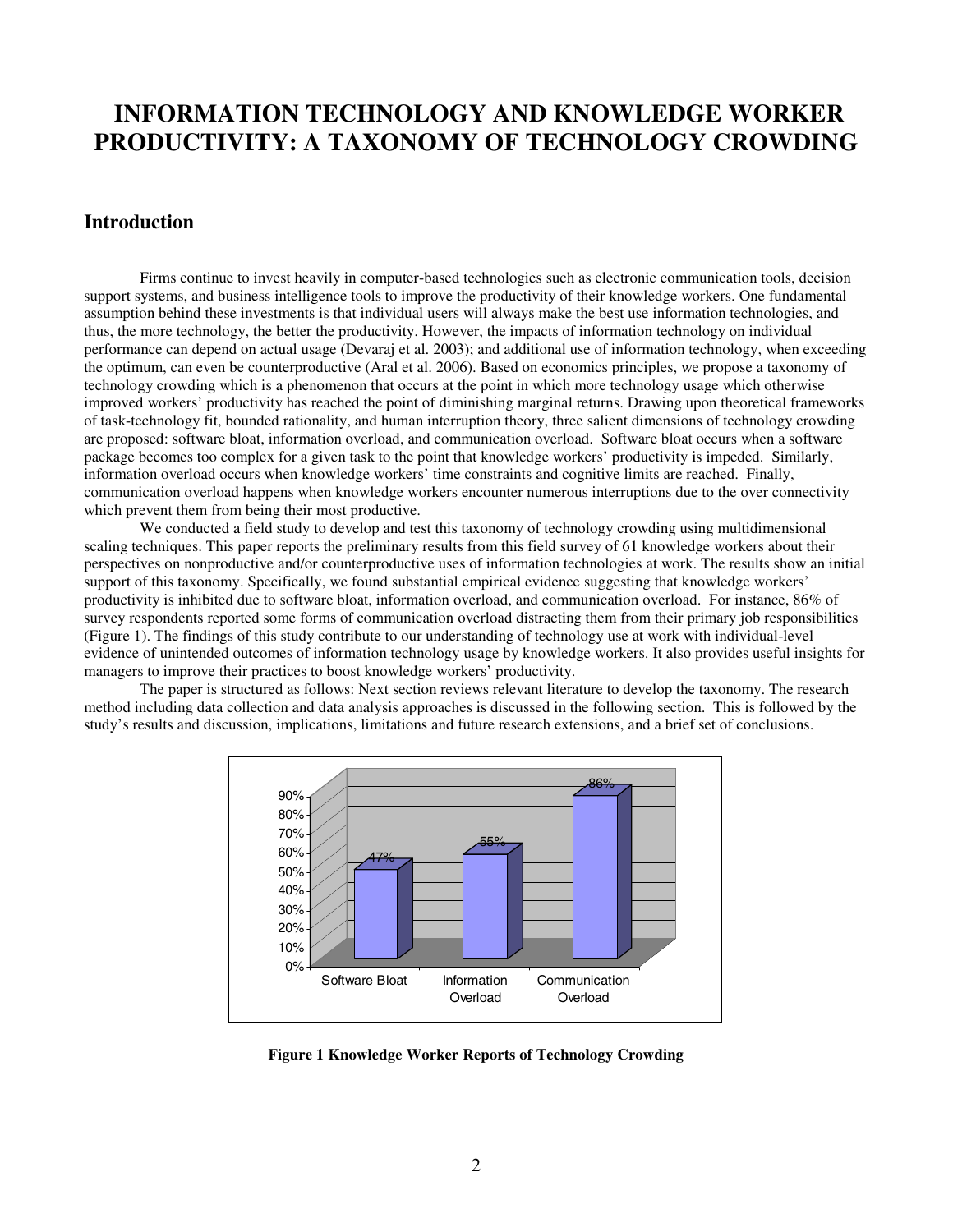## **Technology Crowding**

#### *Theoretical Framework*

Knowledge workers are white collared workers engaged in the production, process, or distribution of information, who represent the majority of the US workforce (Aral et al. 2006; Drury et al. 1999). However, prior research found the largest productivity slow down in the service sector; for example, white collared productivity decreased more than six percent from the mid-1970's to the mid-1980's (Dehning et al. 2003). Rooted in economics principles, the law of diminishing marginal returns states that increasing one variable factor while others remain constant, there is a point where the addition of one more unit of that variable will result in a diminishing rate of return and the marginal product will actually decrease (Parkin 1998). A classic example is increasing the number of seeds sown in a parcel of land - the harvest would initially grow in size but at a certain point, any addition of one more seed would create crowding such that the ratio of output to input (or productivity) would fall. Based on this principle, one would expect that technology use, once exceeding the optimum level, can actually incur negative outcomes. In this paper, we label this phenomenon as technology crowding. As illustrated in Figure 2, information technology can be leveraged in a way to confer productivity gains. However, productivity gains would level off and even to the point of becoming counterproductive while technology usage surpassing an optimal level of technology use. For example, a recent study about information, technology, and information worker productivity at the tasklevel found an inverted-U-shaped relationship between multitasking and productivity – more multitasking enabled by more technologies is found to relate to declining project performance when technologies are used beyond the optimum (Aral et al. 2006).





Three theoretical frameworks support that information technology may not always improve knowledge workers' productivity and it may actually lead to nonproductive or counterproductive outcomes These frameworks include tasktechnology fit, bounded rationality, and human interruption theory.

#### **Task-Technology Fit**

The theory of task-technology fit posits that increased utilization of a system can actually result in poorer individual performance if the technology does not readily support the subset of tasks an individual need to perform (Goodhue et al. 1995). The fundamental argument is that a particular technology must fit the task in order to confer benefits to the user. For instance, one study found that by removing the complex functionality from Word 2000, novice users performed tasks faster and more accurately than users executing the same tasks with the full version (McGrenere et al. 2002). An earlier study with Word '97 found that some users felt "bogged down" by the excessive features that they did not need (McGrenere et al. 2000).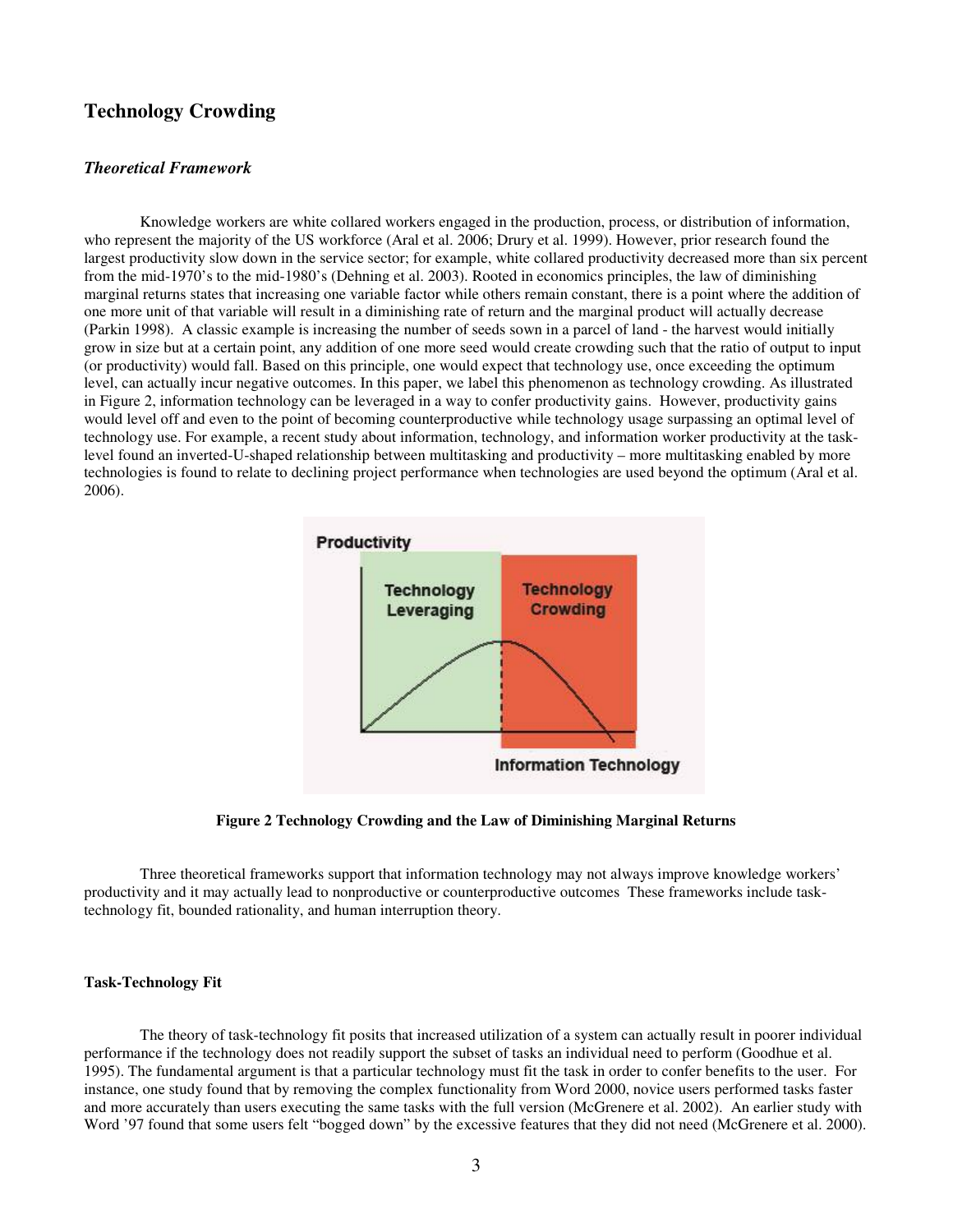In these cases, the software packages were too complex for the task level required by the users and by better fitting the technology to the task, users were able to significantly improve their performance.

#### **Bounded Rationality**

"We do know how the information processing system called Man, faced with complexity beyond his ken, uses his information processing capacities to seek out alternatives, to calculate consequences, to resolve uncertainties, and thereby – sometimes, not always – to find ways of action that are sufficient unto the day, that satisfice," said economics Nobel Prize winner Herbert Simon (Simon 1979). The basic assertion of bounded rationality is that human decision making is subject to the cognitive limitations that constrain all human beings; for example, our total range of categorizing one-dimensional alternatives is between three and fifteen (Agosto 2002; Simon 1955; Simon 1979). Humans can increase this surprisingly small range by adding additional distinctive features to the alternatives, but then our overall judgment accuracy diminishes (Miller 1956). As such, humans tend to make satisficing decisions versus optimal decisions due to their search and information processing capacity. Applying this theoretical framework, prior research has examined the relationship between cognitive overload due to increased use of technological innovations and knowledge worker productivity. Cognitive overload was defined as the cumulative results of stress, distractions, information overload, and multitasking on workers (Iyer et al. 2005). Nevertheless, this stream of research did not establish an unambiguous consistent relationship between cognitive overload and decreased productivity. In this paper, we will apply this theory to study the impacts of information technology on knowledge workers' productivity once technology use reaches the point of saturation (or the optimal level) and produces diminishing marginal returns.

#### **Human Interruption Theory**

Cognitive studies suggest that a certain level of interruption can actually improve performance by increasing an individual's focus on the primary task and allowing the individual to multitask However, they have also shown that excessive interruptions affect human behavior by negatively impacting recall, accuracy, efficiency, stress level, and ultimate performance (Cohen 1980; McFarlane et al. 2002; Van-Bergen 1968). Information technologies have remarkably provided ways to enable multitasking, but at the same time, when individuals handle too many tasks simultaneously that their performance will suffer from inevitable interruptions. It is estimated that such interruptions cost the US economy as much as approximately \$650 billion a year (Lohr 2007). For example, one study had participants perform a document editing, media viewing, and search task using a computer while exposing them to different levels of interruptions. The study found significant differences across all tasks between low and high levels of interruptions on annoyance, frustration, time pressure, mental effort, and task respect (Adamczyk et al. 2004).

### *A Taxonomy*

Drawing upon the above theoretical frameworks, a taxonomy of technology crowing is proposed. It includes three salient dimensions: software bloat, information overload, and communication overload.

#### **Software Bloat**

Software "bloat" often occurs when the addition of new features "is outweighed by the impact on technical resources and the complexity of use." This can happen through "feature creep" and can result in "a reduction in the conceptual homogeneity or intellectual coherence of the product as experienced by the user" (Hsi et al. 2000; McGrenere et al. 2000). This dimension of technology crowding is based on economic principles and the theory of task-technology fit. The cost of ownership of any software package includes maintenance, upgrades, support, and training in addition to the initial purchase price. As software complexity increases, these costs all tend to increase as well (Banker et al. 1993; D'Amico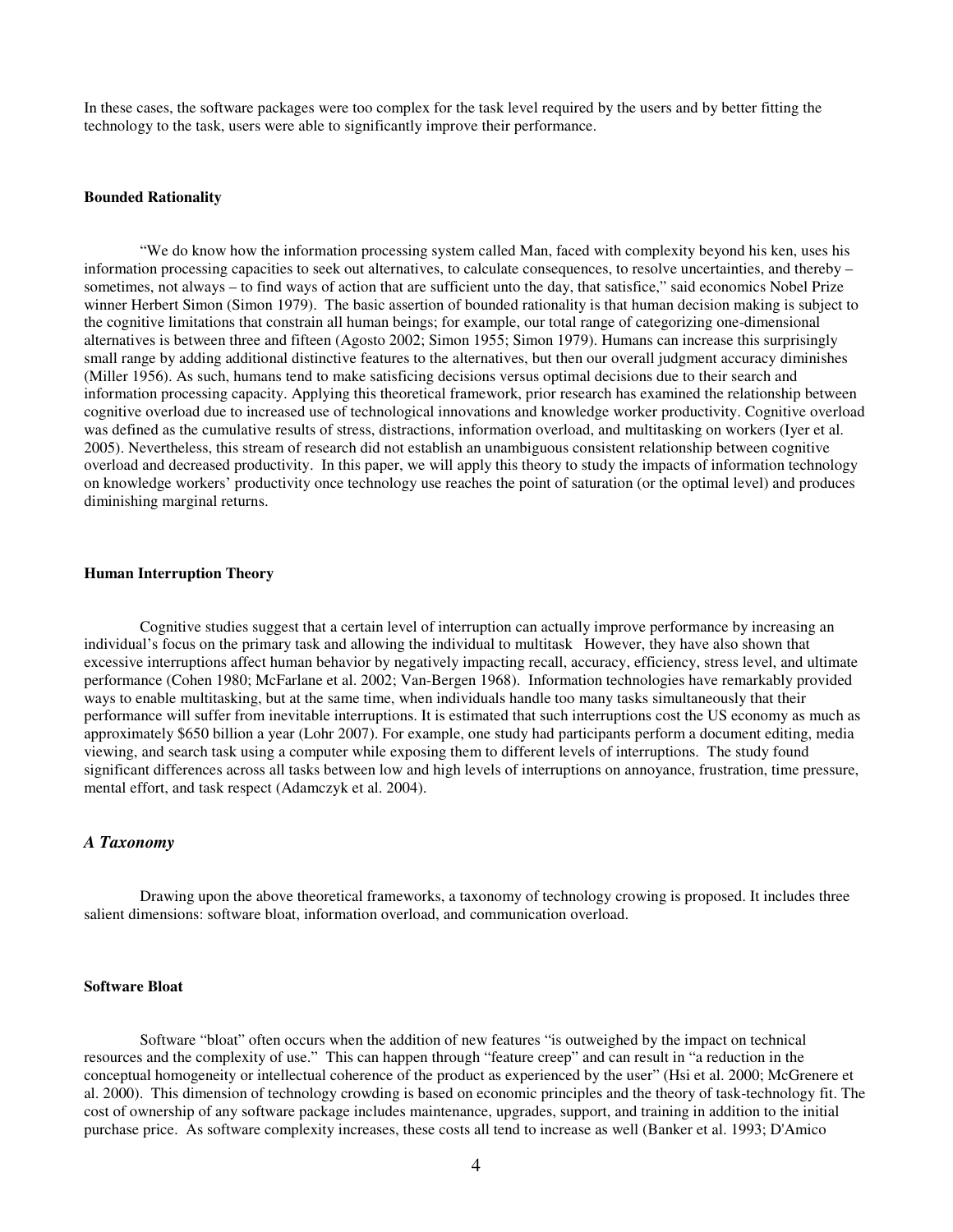2005). Software features may follow the law of diminishing returns. Up to a certain point, adding a new feature increases the marginal utility of the software package. However, at a certain point, the software package becomes too complex and an additional feature will work to crowd out existing usability of the software, reducing end user productivity (Hsi et al. 2000). Some have observed that software packages follow the Pareto principle where most users tend to use only 20% of the features of the software while the other 80% go unused (D'Amico 2005). These unused or underused systems cost U.S. businesses millions of dollars each year (Malhotra et al. 2004). As such, a "three-level priority system" was proposed for choosing software based on capabilities needed, including essential, important, and merely useful capabilities; and managers were recommended to focus on the capabilities they need while ignoring all the bells and whistles they never use (D'Amico 2005).

#### **Information Overload**

According to bounded rationality theory, information overload occurs when an individual is presented with more information than the individual has the time or cognitive ability to process (Farhoomand et al. 2002; Ho 2001). Prior research identified three dimensions of information overload as information quantity, information format, and information quality; technology use has exacerbated the cognitive limitation of humans through increased information storage, processing, and retrieval capabilities and the advent of the Internet(Farhoomand et al. 2002; Ho 2001). Although the Internet has undoubtedly increased our search capabilities, the vast amount of information available on the Internet can also "hinder efficiency" (Ho 2001). For example, Internet sources often lack credibility, accuracy, and value (Berghel 1997) and participants' web-based search decisions were characterized by bounded rationality due to time constraints and information overload (Agosto 2002). Moreover, the gigantic amount of information produced each year (nearly 2 billion gigabytes of information) can lead to information overload and chaos (Brynjolfsson et al. 1996). A number of studies have found negative impacts of information overload on job performance. For instance, a 1998 Reuters' survey stated that 47% of American managers believed that information overload led to decreased job satisfaction and performance (Ho 2001). A qualitative study of 125 knowledge workers found that information format, accessibility, and quality contributed to productivity constraints (Drury et al. 1999). A more recent study involving 124 managers found that over 50% of the respondents experienced information overload regularly and 72% cited a loss of time as a result. Other negative effects of information overload included "delays, mistakes, and nonperformance" (Farhoomand et al. 2002). In other words, access to information in and of itself has increased knowledge worker productivity. However, information overload is the point at which additional information leads to diminishing marginal productivity of knowledge workers.

#### **Communication Overload**

Based on the human interruption theory, communication overload occurs when a third party *solicits* the attention of the knowledge worker through such means as e-mail, instant messaging, or mobile devices. A distinction is drawn between information overload and communication overload that knowledge workers *seek* information and excessive information results in information overload. Studies have shown that knowledge workers are interrupted on average every three minutes since the proliferation of communication technologies such as e-mail, instant messaging, and other distractions while it takes workers nearly eight uninterrupted minutes to regroup for productive thinking (Fried 2005). Work interruption is defined as "a synchronous interaction which is not initiated by the recipient, is unscheduled, and results in the recipient discontinuing their current activity" (Rennecker et al. 2005). Interestingly, a series of 80 clinical studies found that technology related interruptions such as email and text messaging reduced workers' IQ's by an average of 10 points while smoking marijuana leading only to a 4 point reduction in IQ (Hewlitt-Packard 2005). Similarly, a study involving 136 undergraduate students found that work interruptions reduce decision quality and speed (Speier et al. 2003).

Email is the most commonly used computer-mediated tool for organizational communication. In 2005, an estimate of 541 million knowledge workers relied on email as a primary means to communicate in the workplace (The Radicati Group 2005). Individuals have to deal with a large numbers of emails on a regular basis and they are often found overloaded with email communications. For instance, a national survey of 484 white collared workers found that individuals on average received 41 emails, read 32 emails, and sent 21 emails a day (Dabbish et al. 2006). Other studies suggest that knowledge workers send and receive an average of 204 emails a day (Speier et al. 2003). A study of 20 email users in 1996 found that individuals had an average of 2482 emails in their inbox at a given time (Whittaker et al. 1996). A recent survey found that email overload is viewed to contribute to a loss of productivity and a significant decrease in task coordination; and the situation was worse for PDA users (Dabbish et al. 2006). For example, forty percent of respondents spent nearly 25% of their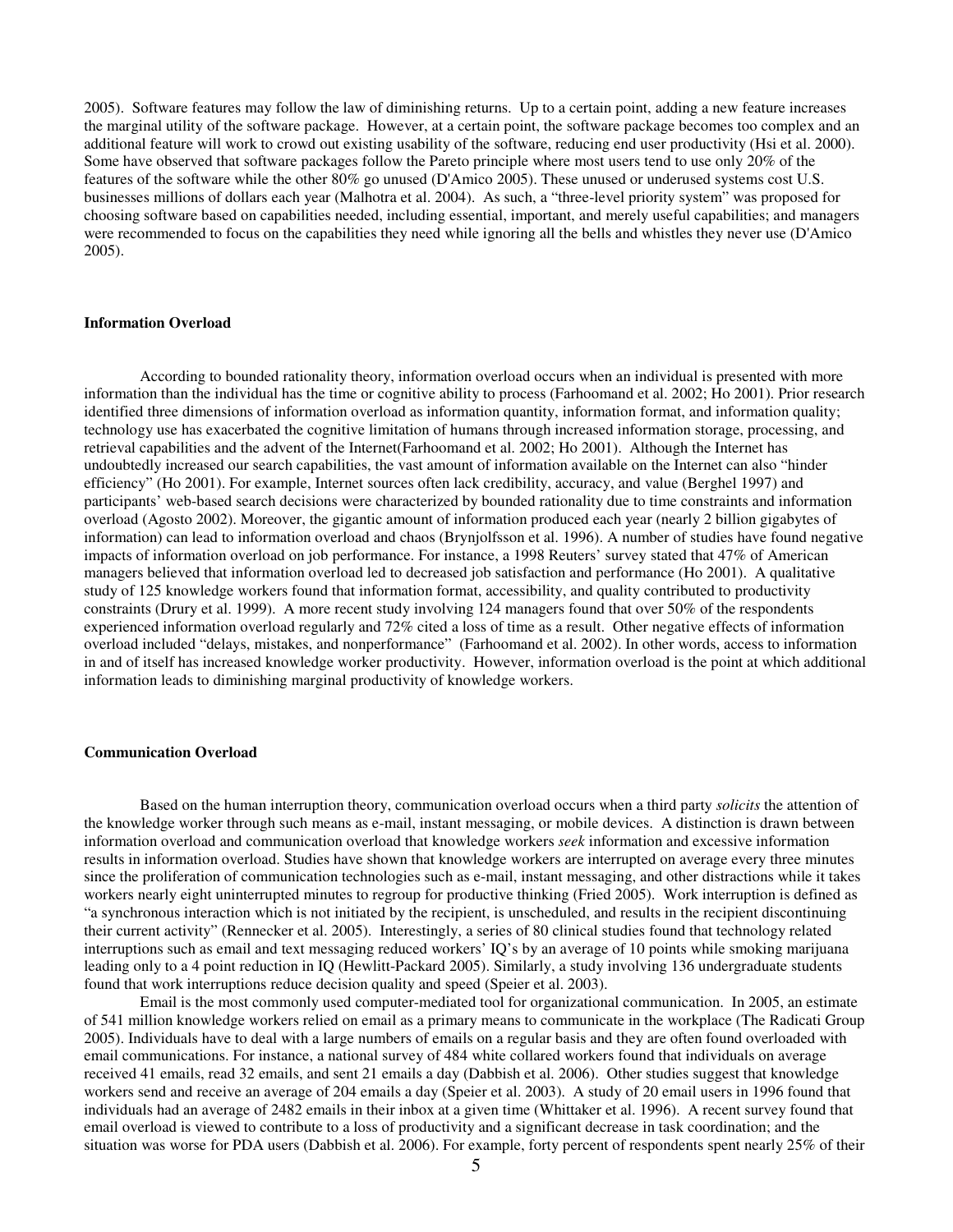work day responding to emails (Britt 2006). Spam even exacerbated the overload while spam continuing to increase to 90% of the emails we receive (Mann 2006).

Taken together, the above discussed phenomenon indicates the paradox of technology use – while technology has reduced work delays through automation and speed, it has also created work delays through the introduction of numerous distractions and interruptions (Rennecker et al. 2005). For example, about 85% of North American companies have implemented instant messaging within their organizations (Symantec Corporation 2006); during the second quarter of 2006, there were 6.2 million Blackberry subscribers, almost double the number from the pervious year (Rosman 2006). While these communication tools were designed to increase knowledge worker productivity, overuse of these tools can result in communication overload that would crowd out the expected productivity gains from the use of these tools.

## **Methodology**

Multidimensional scaling technique is useful for generating inductive typologies (Kruskal et al. 1978) and is thus employed to develop and validate the proposed taxonomy of technology crowding in this study. This paper reports the preliminary results that focus on identifying salient dimensions of technology crowding.

#### *Data Collection and Coding*

We conducted a web-based field survey of 61 knowledge workers to solicit their perceptions of information technology use and their work productivity. We eliminated incomplete survey responses; therefore, a total of 51 surveys were included in the qualitative analysis. "Snowball" sampling procedure was used (Babbie 2004). Specifically, an email message was sent to a participant with a link to the online survey embedded in the message; participants were asked to forward the email to five other knowledge workers so that a wide range of responses could be collected.

Given the lack of understanding of unintended consequences of technology use and the exploratory purpose of this study, we adopted a qualitative approach with open-ended questions about information knowledge workers' technology usage to generate items and categories of technology crowding. Specifically, we asked knowledge workers to report their use of information technology tools and the situations where they were distracted, interrupted, or overwhelmed by information technologies at their jobs. Examples of questions that were asked included: 1) "What kinds of interruptions do you encounter at work?" 2) "Describe at least 10 ways information technology has distracted you from your primary job activities?" 3) "What are some ways you would improve the software packages that you use at work so that you can be your most productive?" 4) "Describe some ways you are overwhelmed with your job responsibilities and would perform better had you been given better tools to do your job." and 5) "Name some information technologies that were beneficial when they were first introduced into your workplace, but now they hinder you in getting your job done."

We also collected other pertinent contextual information including demographics and background information. We then performed open/template coding based on the taxonomy deducted from theoretical frameworks and created new categories to code responses that did not fit into the predefined taxonomy. We analyzed all the open ended responses across all questions for each respondent to identify instances of reported software bloat, information overload, and communication overload. We measured whether or not each type of technology crowding was or was not reported by each respondent instead of the intensity in which each type of technology crowding was reported. Therefore, when we reported that fortyseven percent of respondents experienced some kind of software bloat (Figure 1), that implies that 24 of the 51 respondents reported issues associated with software bloat. This paper focuses on the preliminary analysis of the survey data and future studies will provide a more granular qualitative coding of the data to further explore this phenomenon.

### *Sample Characteristics*

Eighty percent of the respondents were between 25 and 50 years old. Fifty-two percent of the respondents were male, and 48% of the respondents were female. Figure 3 illustrates the education level of the participants, and figure 4 shows the industry sectors represented in the sample. Participants' job titles included engineers, analysts, managers, accountants, software developers, professors, consultants, and others. Primary job responsibilities included sales, management,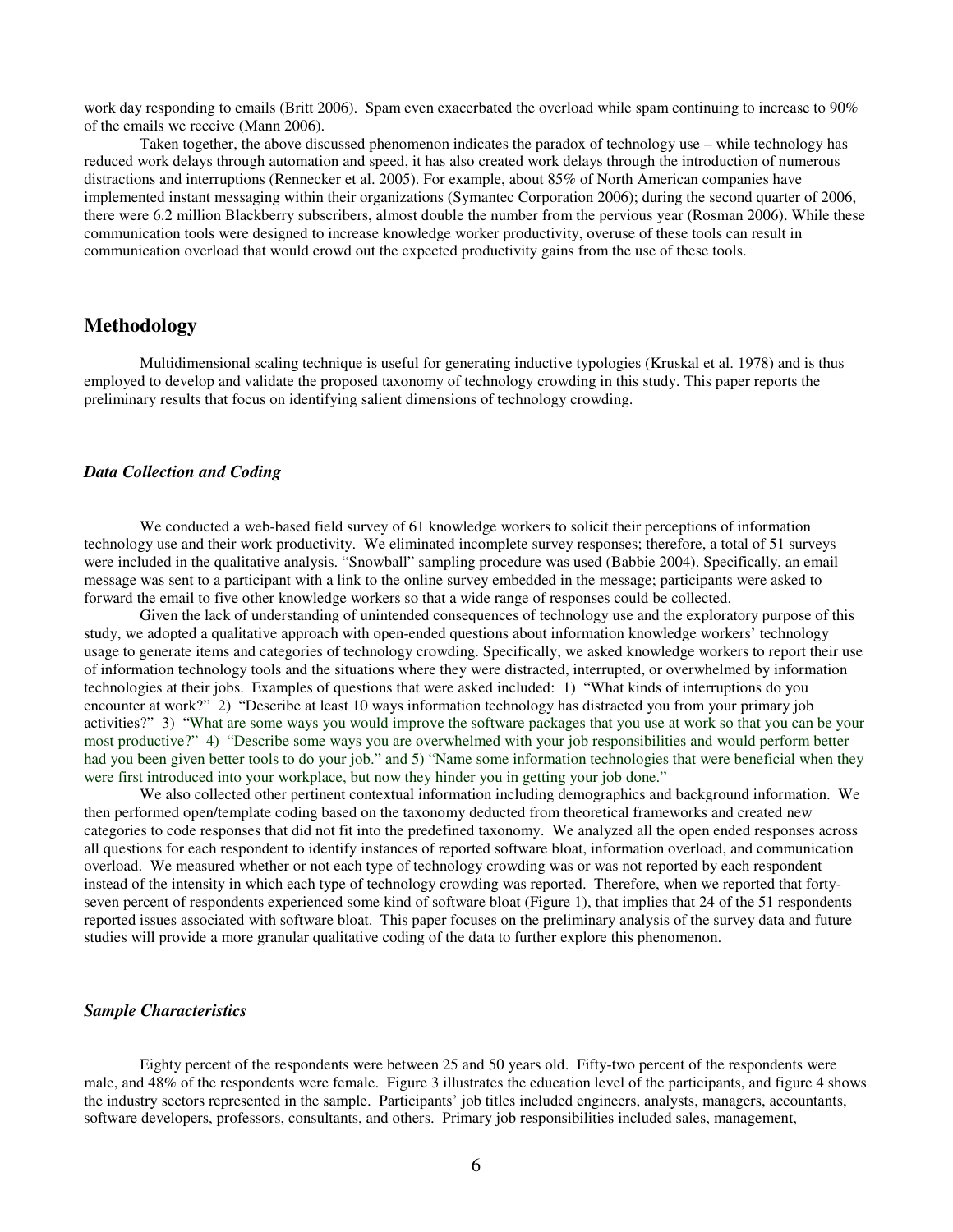development, planning, educating, design, forecasting, and data processing. On average, the respondents reported spending 6.44 hours of an eight hour work day on a computer with a standard deviation of 1.65 hours.



**Figure 3 Educational Levels of Knowledge Workers in Sample**



**Figure 4 Industry Sectors of Knowledge Workers in Sample**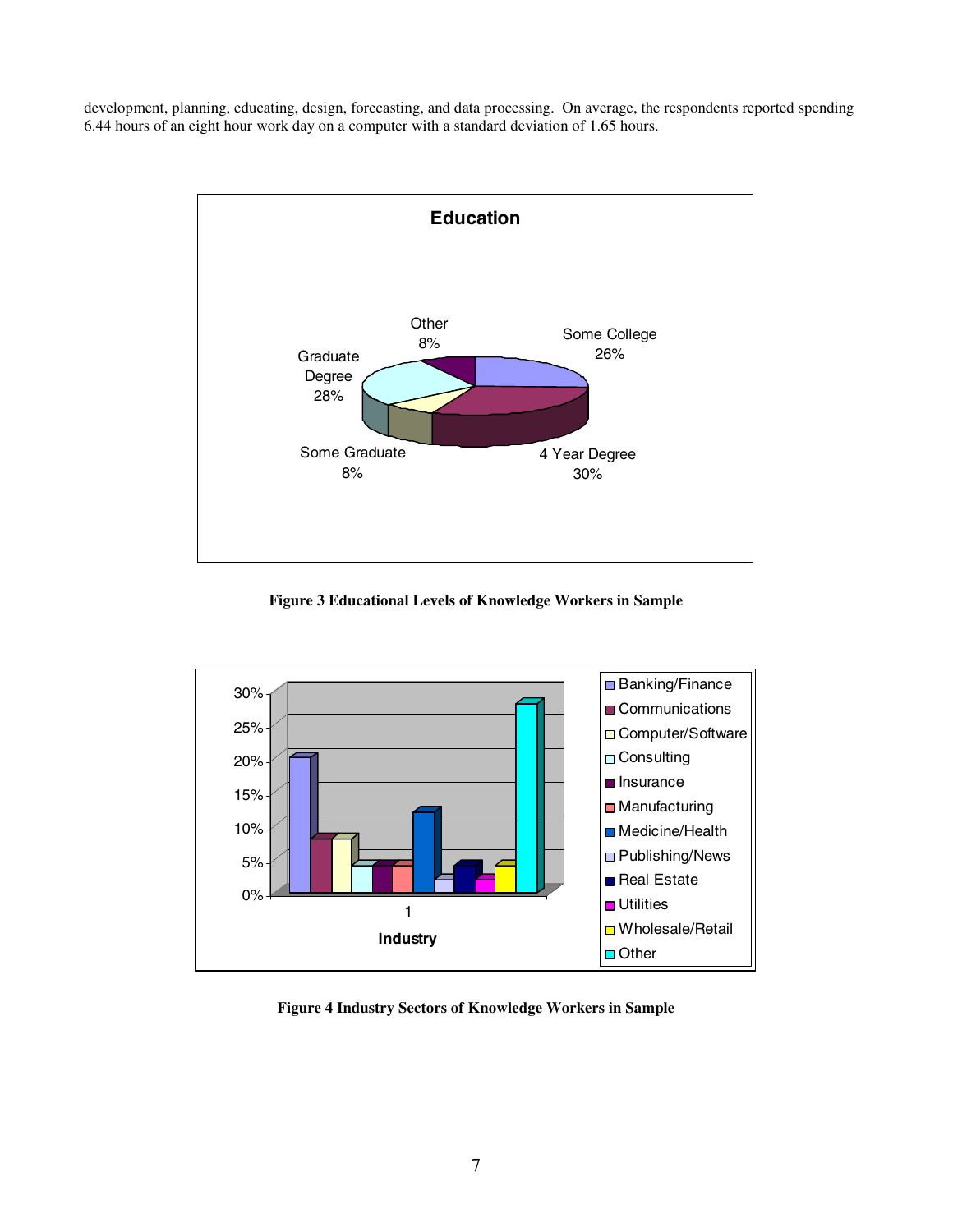## **Data Analysis and Results**

Communication overload was cited as the primary source of interruption; one should note the distinction between communication overload and information overload because information is sought and communication is solicited. Information overload seemed to correspond most closely to participants' feeling of being overwhelmed as supported by the theory of bounded rationality. Software bloat was most prevalent when respondents were asked specifically answer questions concerning software packages they used to perform their jobs. The following analysis will delineate the support we found for the "technology crowding" taxonomy.

#### *Software Bloat*

Forty-seven percent of survey respondents dealt with issues of software bloat or lack of task-technology fit in doing their jobs. None of the respondents specifically referred to software bloat as a means of distraction, but they alluded to it 24 times in the survey. For instance, respondents commented that they would waste time "playing" or "mucking" around with various software packages. They also complained about pop-up reminders acting as a distraction to their work. For example, an IT project analyst reported, "Microsoft's programs in general are too 'user friendly' for me and it can get annoying to use some of the programs after a while." In general, respondents complained about software design, compatibility issues, and ease of use along with the delays associated with constant software upgrades. A contract manager suggested that "some IT systems are poorly designed and are foisted upon employees because management likes them." An Architect described frustration with how software tools kept getting more complex: "Tools are fine, maybe quit adding on to them to slow the processing down or having to upgrade." Others described problems where the technology was not a good fit for the task. For instance, a Broker commented, "Top Producer is my contact management software. It isn't exactly intuitive even for me as a former IT professional." Further, respondents also reported that some technologies were initially useful but have become a hindrance to productivity later on. For example, one IT Project Analyst said, "Outlook was pretty handy in the beginning in being able to email pretty much anyone in the organization and get a response fairly quickly, but Outlook has its set of quirks and can be fairly cumbersome to use after a while to perform certain, seemingly simple, tasks." A Director of Systems Architecture commented that Microsoft Office products are "too helpful." A Web Developer answered, "Frontpage. Good when it was the only option but now it hurts. Same with Word, they've made it handle too many things but not really well." These comments suggest that knowledge workers initially benefited from productivity gains through technology tools, but software bloat has lead to diminishing marginal returns in their overall productivity at job.

#### *Information Overload*

Fifty-five percent of survey respondents reported situations of information overload. Personal uses of the Internet such as blogging, surfing MySpace, or other illegitimate uses of the Internet were not included in this analysis. However, we did find that participants found them distracted by news websites, pop up ads, company intranet websites, web searches, and web browsing. A Data Manager said that there was "more information than I really need, so [I] read extra," and that he or she was "not finding info I need easily." Some respondents mentioned that they were asked to produce extraneous reports or were overloading by having to track new technologies. Participants seemed to have a hard time efficiently browsing the web for information that was pertinent to their primary job responsibilities because they had to filter through irrelevant information or were distracted by links taking them away from websites that were relevant. Participants also showed signs of bounded rationality through complaints such as, "'Not enough time to complete all tasks," too high expectations, and the need for "better knowledge search tools."

Some respondents found that information technology helped gather useful information but later the amount of information became so overwhelming that it became counterproductive. "News gathering things -- at first it seemed like a time saver but then it turned into another time waster," said a Manager. Many of the respondents cited the Internet and Google as sources of information overload because the variety of information available can be distracting and the amount of information available can be overwhelming. "Sometimes too many options are worse than too few." A Director commented that, "too much information leads to analysis paralysis" while a Financial Analyst observed that "sometimes we just have everything coming at us at once and there is no real time for focus."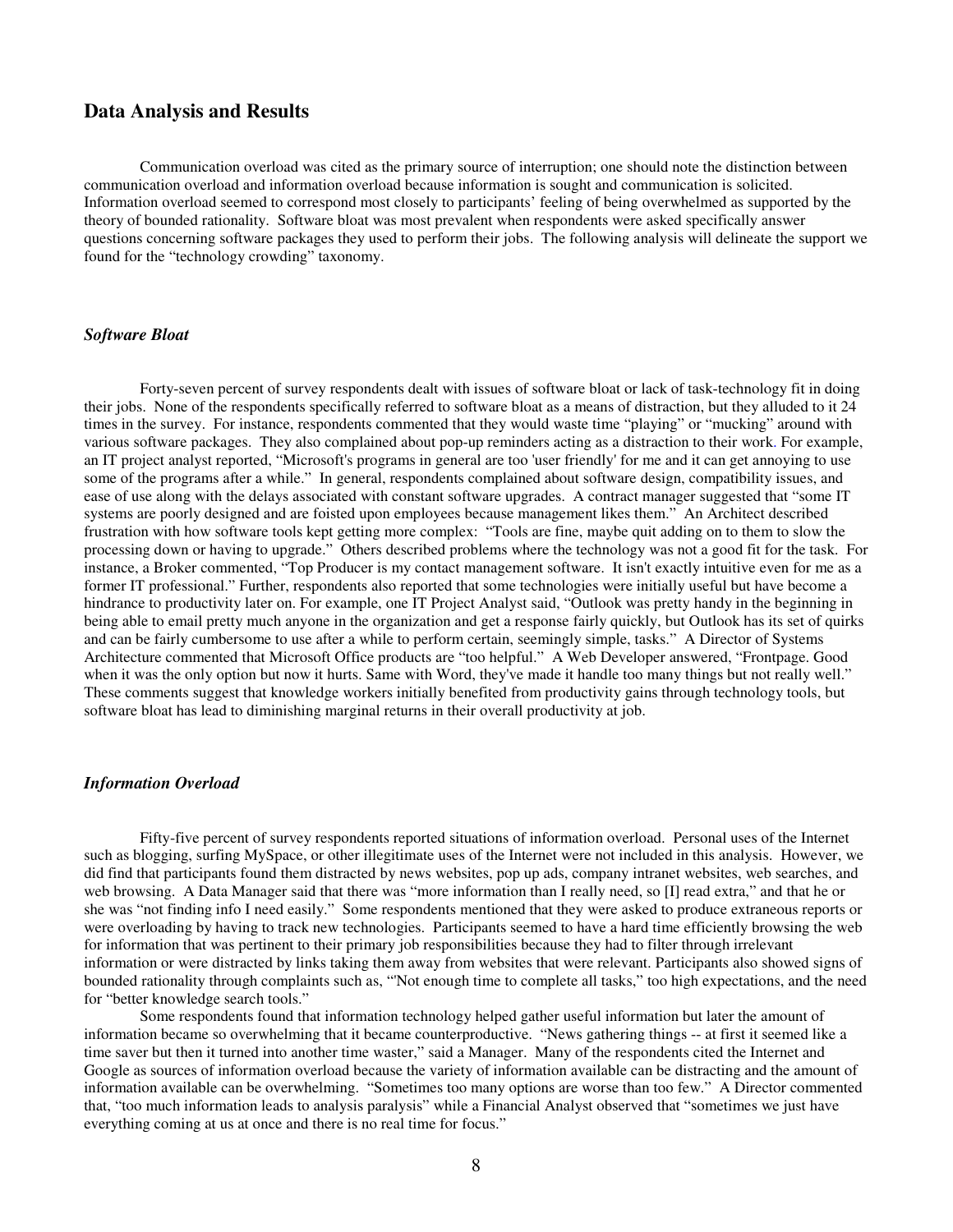#### *Communication Overload*

Eight-six percent of the survey respondents reported some evidence of communication overload. When respondents were asked how often they felt they were interrupted during work hours, 49.1% reported interruptions between every 21 to 60 minutes (Figure 5). However, when asked what kind of interruptions they encountered, only 29% of respondents mentioned email or instant messaging as source of interruption. Therefore, participants either had few interruptions due to emails and instant messages, or they did not associate them as interruptions. In some cases, respondents left out the means in which communication was handled and just mentioned that they received various interruptions throughout their day.

|                           | Response<br>Percent      | Response<br><b>Total</b> |
|---------------------------|--------------------------|--------------------------|
| Less than every 5 minutes | 5.1%                     | 3                        |
| 6-10 minutes              | 11.9%                    | $\overline{7}$           |
| 11-20 minutes             | 15.3%                    | $\mathsf{9}$             |
| 21-30 minutes             | 23.7%                    | 14                       |
| 31-60 minutes             | 25.4%                    | 15                       |
| $1-2$ hours               | 11.9%                    | $\overline{\mathbf{z}}$  |
| >2 hours                  | 6.8%                     | $\overline{4}$           |
|                           | <b>Total Respondents</b> | 59                       |
|                           | (skipped this question)  | $\overline{z}$           |



For example, a Director of Strategic Planning said that there are "too many ways for people to interrupt: email, fax, phone, blackberry, etc. . . . too much access overall." Participants described emails coming in as constant, bogus, frivolous, over used, spam, unexpected, unnecessary, random, and illegitimate. There were complaints that employees needlessly carbon copied email recipients on outgoing emails. An analyst commented that "every day we are distracted by emails not intended for business use." Another respondent complained of "constant interruptions pulling you into other tasks," that made it "difficult to work on anything requiring concentration." Finally, an IT Project Analyst said that "email can be very distracting if you're either getting bombarded with email or the email you receive is not very helpful." In additional, numerous chat programs were listed as distractions including IBM Sametime, Yahoo instant messenger, and Microsoft Communicator. These tools were originally thought to have a positive affect of productivity, but "too many business contacts that feel free to contact you at any time. Initially it was a great tool for exchanging info," said an Account Director. Many respondents suggested setting away messages or not even installing chat clients as ways to eliminate distractions. Another communication technology that was often cited as a source of disruption was personal digital assistants. As a response to technologies that were originally helpful and have been counterproductive, a Compensation Specialist said, "Blackberry and Blackberry and Blackberry. Worst technology ever invented. Managers sit in meetings and use their Blackberries and don't pay attention to what's going on in the meetings." In general, most of the participants faced the same challenges with communication technologies because it has become, 'very hard to concentrate on one thing today, because the next minute you are either receiving an email, fax or a phone call," said an Account Manager.

#### *Unclassified Responses*

Responses that did not follow the phenomena of interest were also reported but will be considered outside the scope of this research. These included hardware and software performance issues, training issues, and personal uses of information technology outside of work responsibilities. For instance, a possible addition to the phenomena of "technology crowding"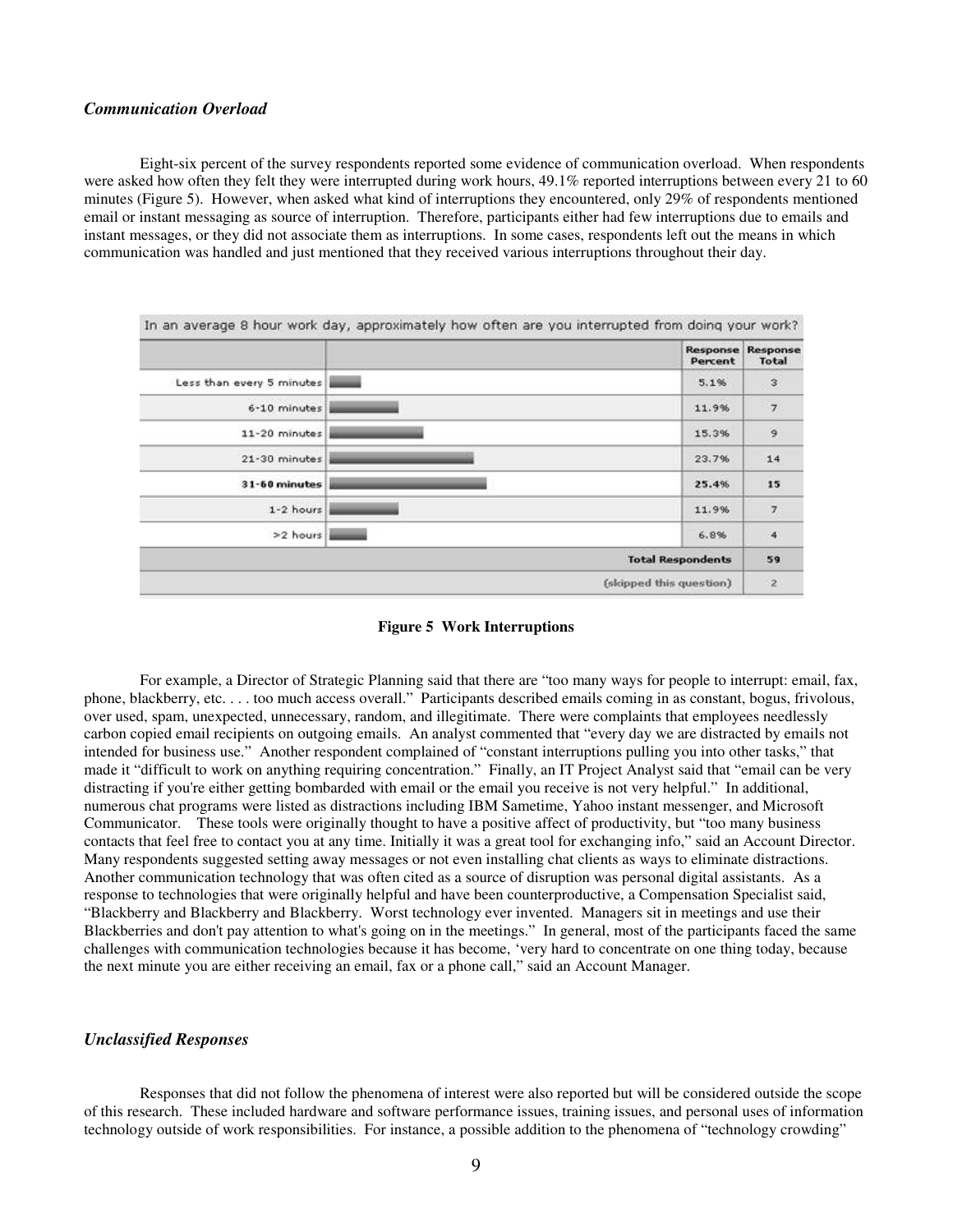may be "physical exertion." Studies have been done on ergonomics and work place productivity. One study relating bounded rationality to web decision making also found physical limitations of computer users as an upper bound to overall performance. One respondent commented that, "the workload is high, and the performance expectations are very high. Getting a lunch break would be helpful, to relax and recover a bit, but instead the expectation is to press on and juggle everything." We did not include this factor in our taxonomy because it is questionable as to whether this should be considered more of a human factor or a factor that is augmented through technology. Since we did not find adequate support through our empirical evidence, we chose to make mention of this issue and not incorporate it in our framework.

## **Discussion**

#### *Research Implications*

The implications of "technology crowding" leading to diminishing knowledge workers' productivity through software bloat, information overload, and communication overload are far reaching. The empirical evidence reported above shows an initial support of the phenomenon that is suggested by economic principles and several theoretical frameworks. For researchers, the findings provide initial evidence of unintended negative consequences of technology use on knowledge workers' productivity at job. More studies can be done to investigate the complimentary effects of software bloat, information overload, and communication overload on knowledge workers. Researchers may identify additional categories to add to the technology crowding taxonomy. Overall, further research in this area is needed and can lead to a good understanding of technology use by knowledge workers at the workplace.

For practitioners, the findings offer useful insights for managers to effectively deploy technologies at workplace as well as to prudently make decisions about technology choices. For instance, managers may invest in lighter versions of software packages instead of complex, bloated enterprise versions with features that will never be used and may even impede knowledge worker performance. On the other hand, they may choose to implement more training with full versions of the software packages to more favorably boost the productivity of their knowledge workers. Similarly, managers may implement knowledge management systems to streamline information retrieval within organizations to reduce information overload. Likewise, it may be beneficial for organizations to shape social norms that discourage PDA use in meetings or outside of normal work hours. In addition, they may create corporate email and instant messaging policies to help knowledge workers manage communication overload.

#### *Limitations and Future Research*

Since little research has previously been done to understand the unintended negative outcomes of technology use at work, we proposed a taxonomy of technology crowding to synthesize concepts such as software bloat, information overload, and communication overload into a cohesive framework. A qualitative method was used to induct items and categories using open-ended qualitative data from the population of interest. As with any qualitative analysis, researcher bias could have been introduced. To mitigate this, we tried to include direct quotes from survey respondents to let the readers make educated judgments about the accuracy of our coding. The next step is to conduct quantitative research to further investigate this phenomenon and this study can be extended in several ways. First, the taxonomy will be further refined and validated to generate a conceptualized construct of technology crowding and to develop an instrument to measure the extent of "technology crowding" due to software bloat, information overload, and communication overload. Second, research will be conducted to create a model that incorporates solutions to the different types of technology crowding, and finding accurate ways to measure impacts of technology use on knowledge worker productivity. There are many viable solutions to technology crowding that can mitigate the effects of diminishing returns of technology use on knowledge worker productivity. For instance, Internet developers have tried to combat information overload include infomediaries, search engines, and Really Simple Syndication (RSS) feeds (Berghel 1997; Ho 2001). These approaches attempt to summarize pertinent information for users to so that information can be manageable. As mentioned earlier, software bloat studies have shown that software customization through simplification can increase end user productivity. Personalization may also be a successful approach to reduce software bloat, information overload, and communication overload. Previous studies have found that web personalization agents effectively increase end user decision making (Tam et al. 2006). Once the problem of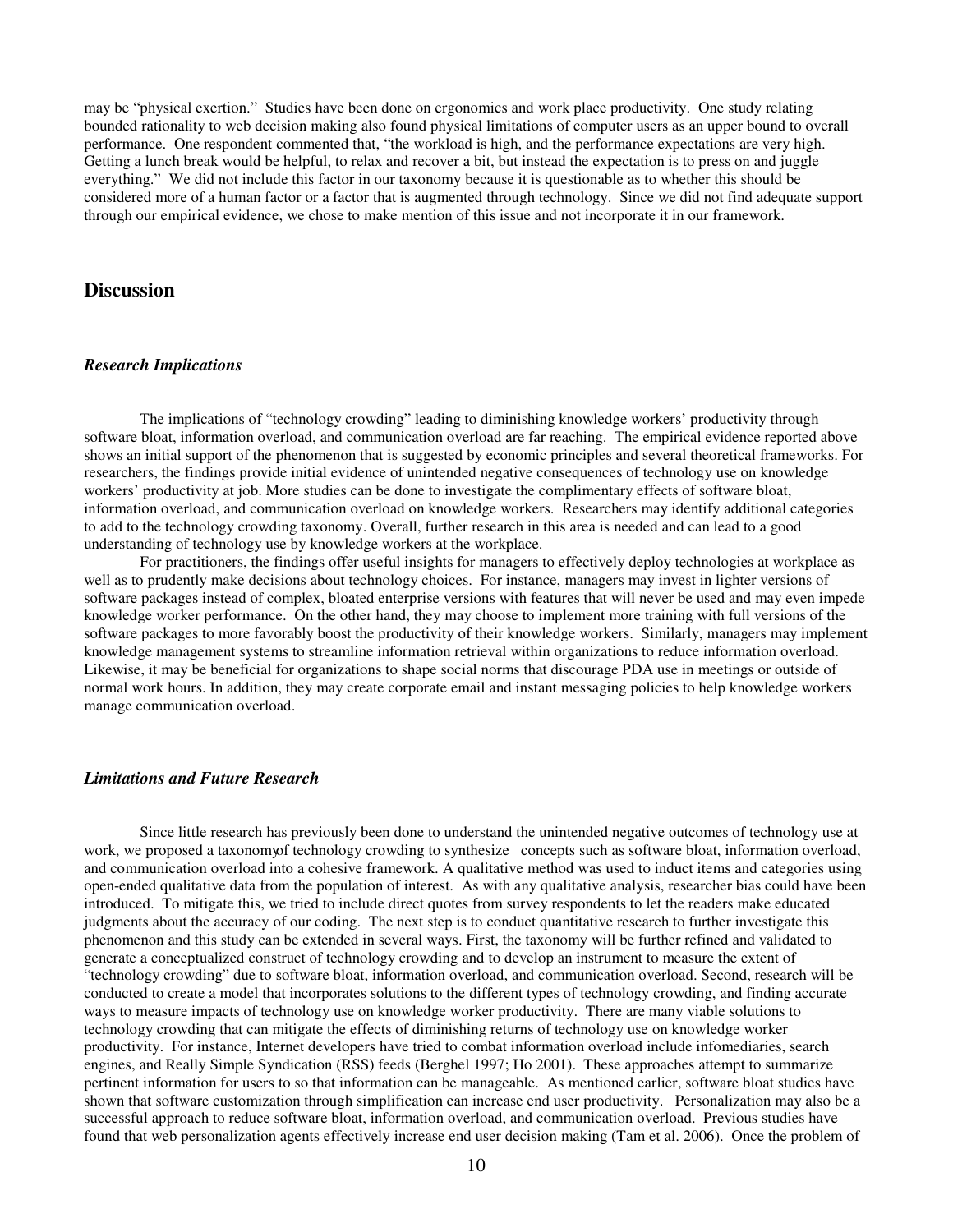technology crowding has been adequately defined and the solutions to the various types of technology crowding have been synthesized, the next goal would be to design empirical studies to test the effects of each type of technology crowding and the interactions between each type of crowding on knowledge worker productivity. The ultimate research goal would be to find strategies to arrive at without surpassing the optimal level of information technology usage to maximize knowledge worker productivity.

## **Conclusion**

Drawing from economics principles and applying theoretical frameworks of task-technology fit, bounded rationality, and human interruption theory we proposed a taxonomy of technology crowding as the underlying explanation of nonproductive and/or counterproductive uses of information technology by knowledge workers at jobs. Technology crowding were found to have three salient dimensions: software bloat, information overload, and communication overload. The preliminary results from a field survey of 61 knowledge workers showed initial support of our proposed taxonomy. We also discussed the implications of this taxonomy of technology crowding for both researchers and managers and suggested some possible directions for future research.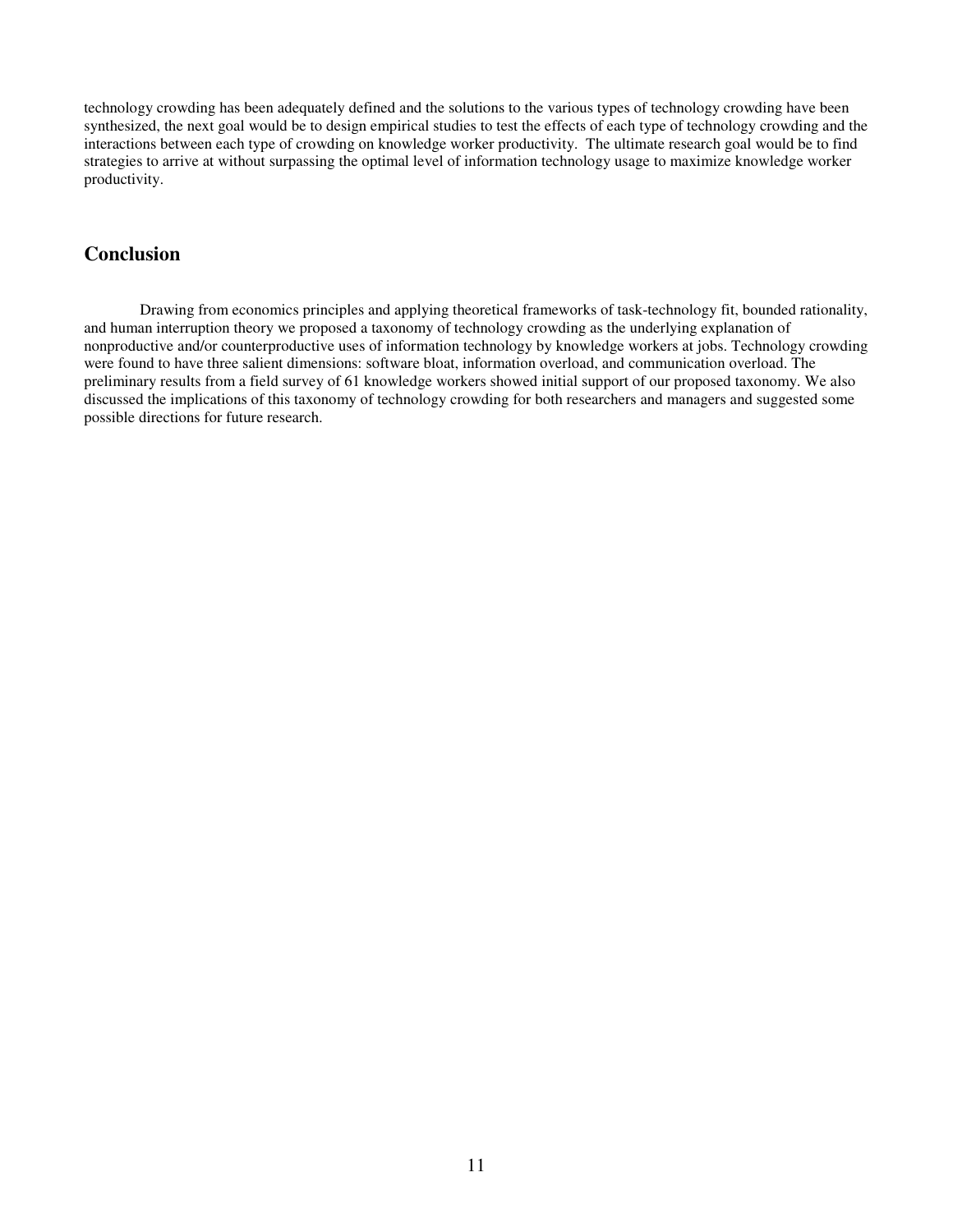## **References**

- Adamczyk, P.D., and Bailey, B.P. "If Not Now, When?: The Effects of Interruption at Different Moments Within Task Execution," Proceedings of the SIGCHI conference on Human factors in computing systems CHI '04, Vienna, Austria, 2004.
- Agosto, D.E. "Bounded Rationality and Satisficing in Young People's Web-Based Decision Making," *Journal of American Society for Information Science and Technology* (53:1), January 2002, pp 16-27.
- Aral, S., Brynjolfsson, E., and Alstyne, M.V. "Information, technology, and information worker productivity: Task-level evidence," Proceedings of the International Conference on Information Systems, Milwaukee, WI, 2006, pp. 285- 306.
- Babbie, E. *The Practice of Social Research*, (10 ed.) Wadsworth Publishing Company, Belmont, CA, 2004.
- Banker, R., Datar, S., Kremerer, C., and Zweig, D. "Software Complexity and Maintenance Costs," *Communications of the ACM* (36:11) 1993, pp 81-94.
- Berghel, H. "Cyberspace 2000: Dealing with Information Overload," *Communications of the ACM* (40:2), February 1997, pp 19-24.
- Britt, P. "Email Overwhelms Communications Professionals," in: *DestinationCRM.com*, 2006.
- Brynjolfsson, E., and Yang, S. "Information Technology and Productivity: A Review of the Literature," *Advances in Computers* (43) 1996, pp 179-214.
- Cohen, S. "Afteraffects of Stress on Human Performance and Social Behavior: A Review of Research and Theory," *Psychological Bulletin* (88:1) 1980, pp 82-108.
- D'Amico, V. "10 Easy Steps to the Right Business Software," *Consulting to Management* (16:2) 2005, pp 47-53.
- Dabbish, L.A., and Kraut, R.E. "Email Overload at Work: An Analysis of Factors Associated with Email Strain," Proceedings of the 2006 20th anniversary conference on Computer supported cooperative work CSCW '06 Banff, Alberta, Canada, 2006, pp. 431 - 440.
- Dehning, B., Dow, K.E., and Stratopoulos, T. "The Info-Tech "Productivity Paradox" Dissected and Tested," *Management Accounting Quarterly* (5:1) 2003, pp 31-39.
- Devaraj, S., and Kohli, R. "Performance Impacts of Information Technology: Is Actual Usage the Missing Link?," *Management Science* (49:3) 2003, pp 273-289.
- Drury, D.H., and Farhoomand, A. "Knowledge worker constraints in the productive use of information technology," *ACM SIGCPR Computer Personnel* (19:4) 1999, pp 21-42.
- Farhoomand, A.F., and Drury, D.H. "Managerial Information Overload," *Communications of the ACM* (45:10), October 2002, pp 127-131.
- Fried, I. "Driven to distraction by technology," in: *CNET News.com*, 2005.
- Goodhue, D.L., and Thompson, R.L. "Task-Technology Fit and Individual Performance," *MIS Quarterly* (19:2), June 1995, pp 213-236.
- Hewlitt-Packard "Abuse of technology can reduce UK workers' intelligence," in: *HP Invent Press Release*, 2005.
- Ho, J. "Towards an optimal resolution to information overload: an infomediary approach," Proceedings of the 2001 International ACM SIGGROUP Conference on Supporting Group Work, Boulder, Colorado, 2001, pp. 91 - 96.
- Hsi, I., and Potts, C. "Studying the Evolution and Enhancement of Software Features," *16th IEEE International Conference on Software Maintenance (ICSM'00)*) 2000, p 143.
- Iyer, V., Liang, H., Tu, D., and Wacker, R. "The Negative Effect of Cognitive Overload on an Organization's Productivity,") 2005.
- Kruskal, K.B., and Wish, M. *Multi-dimensional scaling. Sage University paper series on Quantitative Applications in the Social Sciences* Sage, Beverly Hills and London, 1978, pp. 7-11.
- Lohr, S. "Slow Down, Brave Multitasker, and Don't Read This in Traffic," in: *New York Times*, New York, 2007.
- Malhotra, Y., and Galletta, D.F. "Building Systems That Users Want to Use," *Communications of the ACM* (47:12), December 2004, pp 89-94.
- Mann, J. "Spam is 9 out of 10 emails sent," in: *TechSpot.com*, 2006.
- McFarlane, D.C., and Latorella, K.A. "The Scope and Importance of Human Interruption in Human–Computer Interaction Design," *Human-Computer Interaction* (17:1) 2002, pp 1-61.
- McGrenere, J., Baecker, R.M., and Booth, K.S. "An Evaluation of a Multiple Interface Design Solution for Bloated Software," *CHI 2002 Proceedings* (4:1), April 2002, pp 163-170.
- McGrenere, J., and Moore, G. "Are We All in the Same Bloat?," The Proceedings of Graphics Interface 2000, Montreal, 2000.
- Miller, G. "The Magical Number Seven, Plus or Minus Two: Some Limits on our Capacity for Processing Information," *The Psychological Review* (63:2) 1956, pp 81-97.
- Parkin, M. *Microeconomics*, (4th ed.) Addison-Wesley Publishing Company, Inc., Reading, MA, 1998.